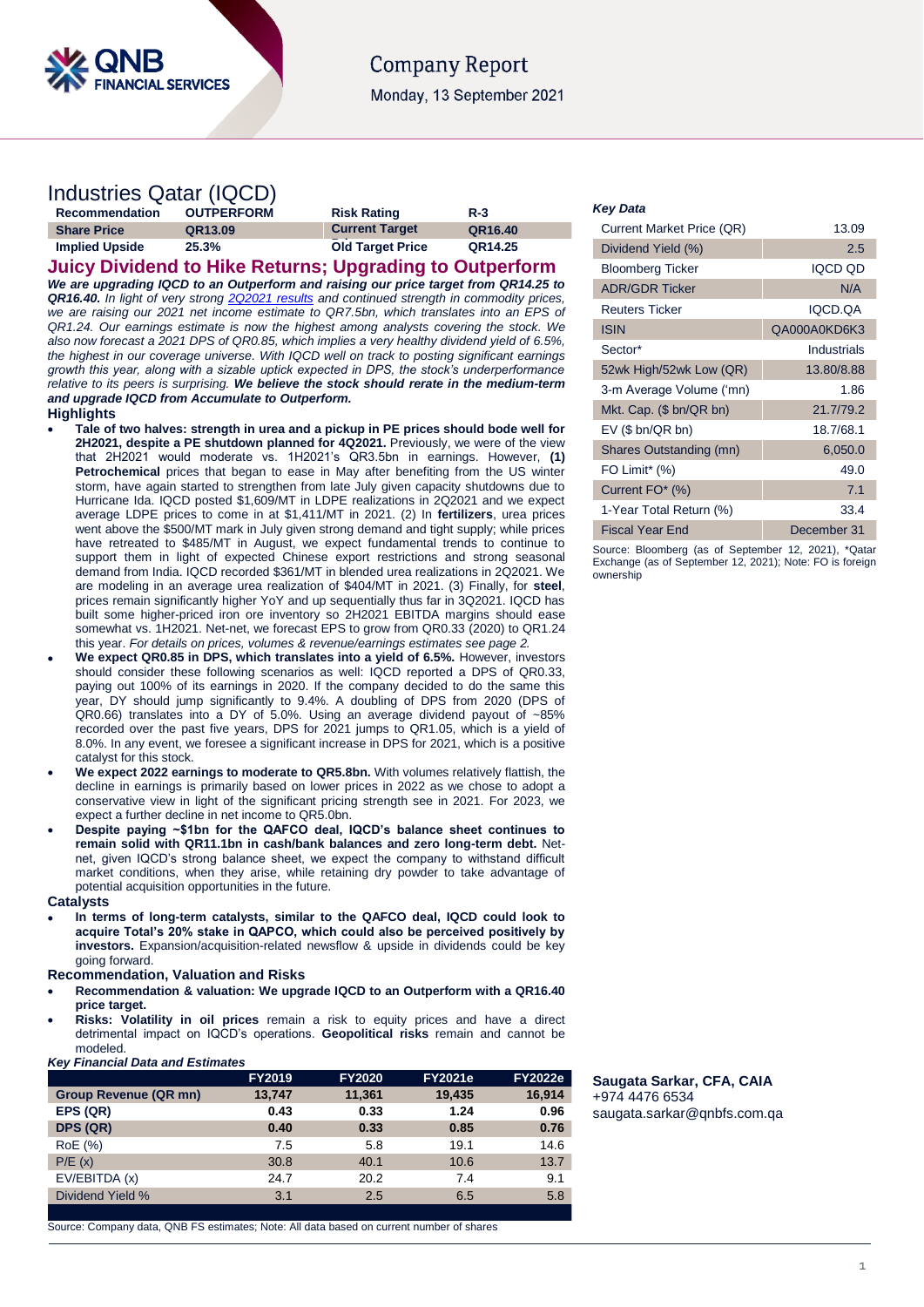| <b>Revenue (QR million): All Segments</b>              | 2017       | 2018                     | 2019           | 2020                     | 2021         | 2022         | 2023                     | 2024               |
|--------------------------------------------------------|------------|--------------------------|----------------|--------------------------|--------------|--------------|--------------------------|--------------------|
| <b>Total Group</b>                                     | 14,250     | 16,349                   | 13,747         | 11,361                   | 19,435       | 16,914       | 15,962                   | 16,495             |
| Petrochemical                                          | 5,705      | 5,897                    | 4,394          | 3,961                    | 5,970        | 5,436        | 5,039                    | 5,361              |
| Fertilizer                                             | 3,916      | 4,661                    | 4,258          | 4,405                    | 9,627        | 8,422        | 8,019                    | 8,172              |
| Steel                                                  | 4,628      | 5,791                    | 5,096          | 2,995                    | 3,838        | 3,057        | 2,904                    | 2,962              |
| Net Income (QR million): All Segments                  | 2017       | 2018                     | 2019           | 2020                     | 2021         | 2022         | 2023                     | 2024               |
| <b>Total Group</b>                                     | 3,315      | 5,030                    | 2,575          | 1,975                    | 7,479        | 5,785        | 4,996                    | 5,293              |
| Petrochemical                                          | 2,227      | 2,484                    | 1,308          | 1,065                    | 2,645        | 2,283        | 1,940                    | 2,198              |
| Fertilizer                                             | 380        | 1,394                    | 872            | 898                      | 4,070        | 3,035        | 2,644                    | 2,668              |
| Steel                                                  | 510        | 789                      | 36             | (1, 314)                 | 767          | 472          | 420                      | 437                |
| Unallocated                                            | 199        | 363                      | 358            | 1,325                    | (3)          | (5)          | (8)                      | (10)               |
| Revenue (QR million)                                   | 540        | 564                      | 359            | 271                      | 406          | 356          | 348                      | 355                |
| Ethylene<br><b>LDPE</b>                                | 2,570      | 2,812                    | 2,070          | 2,204                    | 3,113        | 2,743        | 2,647                    | 2,700              |
| <b>LLDPE</b>                                           | 1,225      | 1,152                    | 834            | 658                      | 1,050        | 928          | 899                      | 917                |
| Methanol                                               | 429        | 478                      | 310            | 303                      | 574          | 471          | 358                      | 471                |
| <b>MTBE</b>                                            | 682        | 890                      | 692            | 381                      | 519          | 630          | 479                      | 611                |
| <b>Petrochemical &amp; Fuel Additives Revenue</b>      | 5,705      | 5,897                    | 4,394          | 3,961                    | 5,970        | 5,436        | 5,039                    | 5,361              |
| Ammonia                                                | 317        | 302                      | 374            | 269                      | 864          | 734          | 697                      | 711                |
| Urea                                                   | 3,471      | 3,974                    | 3,862          | 3,992                    | 8,390        | 7,315        | 6,949                    | 7,088              |
| Melamine                                               | 121        | 122                      | 122            | 144                      | 373          | 373          | 373                      | 373                |
| <b>Fertilizer Revenue</b>                              | 3,916      | 4,661                    | 4,258          | 4,405                    | 9,627        | 8,422        | 8,019                    | 8,172              |
| <b>Steel Bars</b>                                      | 3,599      | 4,331                    | 3,794          | 2,379                    | 2,889        | 2,375        | 2,256                    | 2,301              |
| <b>DRI/HBI</b>                                         | 82         | $\overline{\phantom{a}}$ | $\blacksquare$ | $\overline{\phantom{a}}$ | 147          |              | $\overline{\phantom{0}}$ |                    |
| <b>Billets</b>                                         | 723        | 1,216                    | 1,028          | 352                      | 310          | 264          | 251                      | 256                |
| Coils                                                  | 231        | 250                      | 282            | 272                      | 491          | 418          | 397                      | 405                |
| <b>Steel Revenue</b>                                   | 4,628      | 5,791                    | 5,096          | 2,995                    | 3,838        | 3,057        | 2,904                    | 2,962              |
| <b>Wtd Average Selling Prices (\$/MT)</b>              | 2017       | 2018                     | 2019           | 2020                     | 2021         | 2022         | 2023                     | 2024               |
| <b>Petrochemicals &amp; Fuel Additives</b>             |            |                          |                |                          |              |              |                          |                    |
| Ethylene                                               | 899        | 939                      | 840            | 736                      | 1,173        | 997          | 947                      | 966                |
| LDPE                                                   | 1,086      | 1,136                    | 979            | 949                      | 1,411        | 1,199        | 1,139                    | 1,162              |
| <b>LLDPE</b>                                           | 1,121      | 1,099                    | 931            | 821                      | 1,132        | 962          | 914                      | 932                |
| Methanol                                               | 302        | 367                      | 230            | 189                      | 317          | 270          | 256                      | 261                |
| <b>MTBE</b>                                            | 604        | 788                      | 645            | 402                      | 672          | 571          | 543                      | 553                |
| Fertilizer                                             |            |                          |                |                          |              |              |                          |                    |
| Ammonia                                                | 264        | 289                      | 241            | 228                      | 482          | 409          | 389                      | 397                |
| Urea<br>Melamine                                       | 214<br>895 | 262<br>904               | 253<br>905     | 237<br>686               | 404<br>1,708 | 343<br>1,708 | 326<br>1,708             | 333<br>1,708       |
|                                                        |            |                          |                |                          |              |              |                          |                    |
| <b>Steel</b>                                           |            |                          |                |                          |              |              |                          |                    |
| Rebar<br><b>DRI/HBI</b>                                | 515<br>226 | 614                      | 489            | 519                      | 667          | 567          | 539                      | 550                |
| <b>Billets</b>                                         |            |                          |                |                          |              |              |                          |                    |
|                                                        |            |                          |                |                          |              |              |                          |                    |
|                                                        | 441        | 492                      | 408            | 416                      | 543          | 462          | 439                      | 447                |
| Coils                                                  | 634        | 685                      | 704            | 934                      | 675          | 573          | 545                      | 556                |
| Sales Volume (MT' 000)                                 | 2017       | 2018                     | 2019           | 2020                     | 2021         | 2022         | 2023                     |                    |
| <b>Petrochemicals &amp; Fuel Additives</b><br>Ethylene |            |                          |                | 101                      |              |              |                          |                    |
| <b>LDPE</b>                                            | 165<br>650 | 165<br>680               | 117<br>581     |                          | 95<br>606    | 98<br>628    | 101                      | 101<br>638         |
| <b>LLDPE</b>                                           | 300        | 288                      | 246            | 638<br>220               | 255          | 265          | 638<br>270               | 270                |
| Methanol                                               | 390        | 358                      | 370            | 441                      | 497          | 480          | 384                      | 495                |
| <b>MTBE</b>                                            | 310        | 310                      | 295            | 260                      | 212          | 303          | 242                      | 303                |
| Fertilizer                                             |            |                          |                |                          |              |              |                          |                    |
| Ammonia                                                | 330        | 288                      | 426            | 290                      | 492          | 492          | 492                      | 492                |
| Urea                                                   | 4,450      | 4,165                    | 4,189          | 3,993                    | 5,706        | 5,853        | 5,853                    | 5,853              |
| Melamine                                               | 37         | 37                       | 37             | 58                       | 60           | 60           | 60                       | 60                 |
| Steel                                                  |            |                          |                |                          |              |              |                          |                    |
| Steel Bar                                              | 1,920      | 1,936                    | 2,131          | 1,258                    | 1,189        | 1,150        | 1,150                    | 1,150              |
| <b>DRVHBI</b>                                          | 100        | 100                      | 110            | 80                       | 200          | 200          | 200                      | 200                |
| <b>Billets</b><br>Coils                                | 450<br>100 | 679<br>100               | 691<br>110     | 233<br>80                | 157<br>200   | 157<br>200   | 157<br>200               | 2024<br>157<br>200 |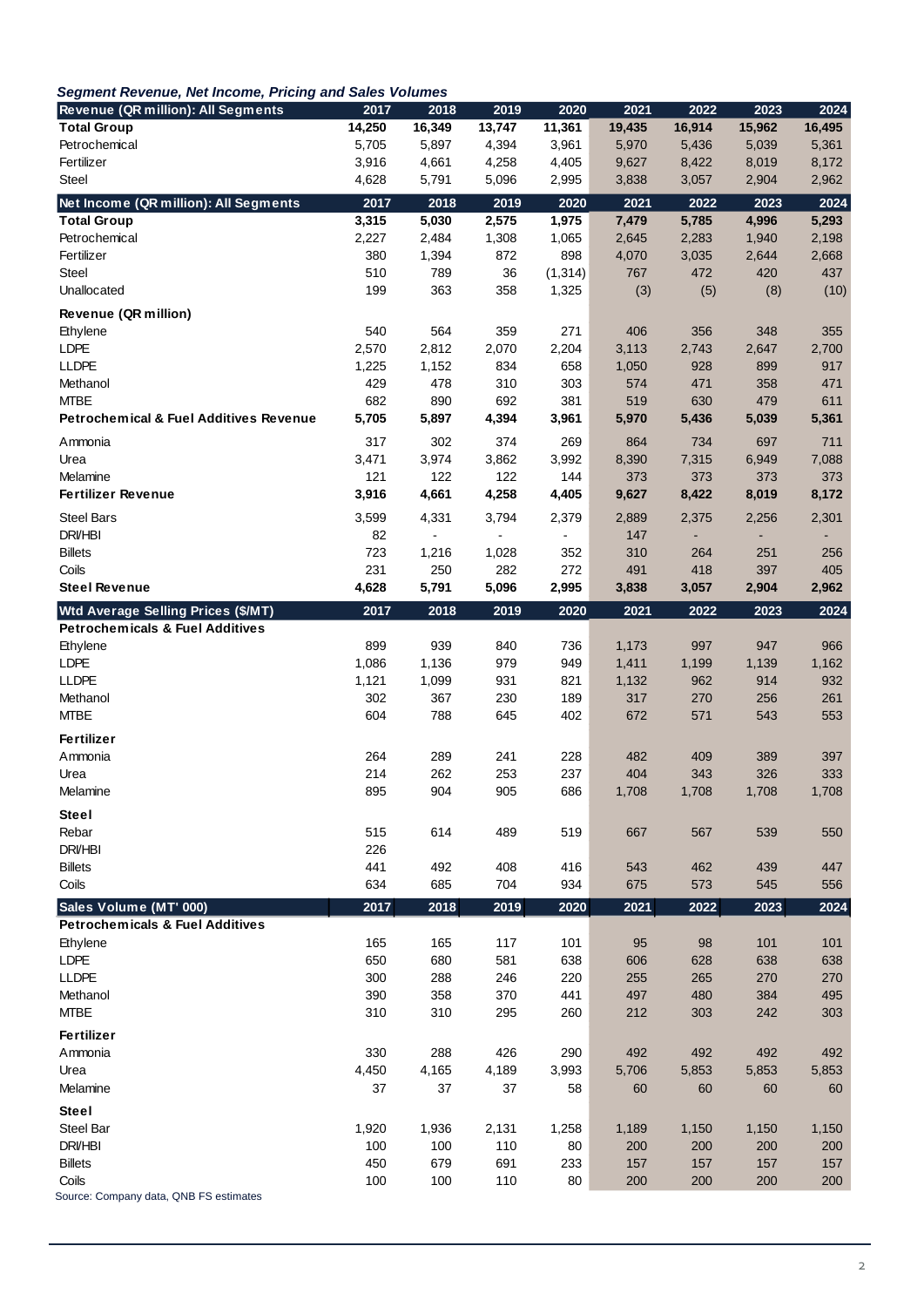

Source: Bloomberg

# **2Q2021 Results Review**

**IQCD's bottom-line rises 361.9% YoY and 41.6% QoQ in 2Q2021, handily beating our estimate –** Industries Qatar's (IQCD) net profit rose to QR2.07bn in 2Q2021 vs. QR449.01mn in 2Q2020 and QR1.46bn in 1Q2021; earnings also exceeded our estimate of QR1.53bn. 2Q2021's quarterly profit is also the highest on record since 1Q2013. While sales volumes were generally in-line to modestly higher vs. our model (except a strong upside in urea volumes), stronger-than-expected price realizations (especially in petchems), along with better-than-expected operating margins, helped drive the significant earnings beat in 2Q2021. For 1H2021, IQCD has recorded QR3.54bn in net income.

- **In terms of segments, better-than-anticipated performance in petrochemicals and fertilizers drove 2Q2021 profitability vs. our model, while steel was modestly below our forecasts on an operating basis.** For segment details, please see page 4. Overall, sales volume and prices grew roughly 40% and 35%, respectively, YoY, in 1H2021 and 3% and 14%, respectively, QoQ, in 2Q2021.
- **Significant pricing improvement in petrochemicals (including fuel additives) along with modest volume upside boosted segment profitability:** 2Q2021 segment revenue of ~QR1.8bn (~134% YoY, ~28% QoQ) was ~31% higher than our model, while earnings were boosted as profitability expanded even more significantly. Segment earnings of QR886.30mn climbed 376.1% YoY and 45.7% QoQ. Product prices came in stronger-than-expected, with LDPE price up roughly 96% and LLDPE price up approximately 79%, on a YoY basis. Improving demand fundamentals, along with supply shortages lifted prices. Methanol (up ~134%) and MTBE (increasing ~238%) realizations also improved beyond expectations. Sales volumes were inline with our model for the most part and up approximately 11% QoQ led by MTBE, which saw a significant sequential increase in sales as its production facilities were on a commercial shutdown in 1Q2021. 2Q2021 production volumes increased ~12% QoQ. 1H2021 sales volumes and production both increased roughly 8% YoY with lower MTBE volumes (given planned shutdown) more than offset by higher PE volumes.
- **Fertilizers also handily surpassed our expectations driven by urea volume growth and margin expansion along with moderate pricing upside.** 2Q2021 revenue and net income of QR2.23bn and QR942.30mn increased 151.1% and 433.6%, YoY, respectively. Sequentially, segment revenue increased 38.4% and earnings grew 58.2%. According to the company, urea prices increased ~63% YoY (~14% QoQ) due to strong global coarse grains demand and supply bottlenecks. 1H2021 production volume fell ~3% YoY but sales volume grew ~85%; production was impacted by QAFCO 1-4 maintenance in 1H2021 (specifically 1Q2021), while sales improved given the interim gas agreement in-place during 1H2020. Production and sales volumes grew roughly 10% and 16%, respectively, QoQ.
- **2Q2021 steel revenue and profit came in below our estimates:** Steel revenue came in at QR983.95mn (100.2% YoY, -19.9% QoQ). Steel prices were in-line with our model; according to the company, steel realizations increased ~27% YoY in 1H2021 (up roughly 22% QoQ) due to a rebound in construction demand and higher raw materials costs internationally. However, sales volume (down ~4% in 1H2021) were below our expectations. We note that despite missing our segment top-line/earnings estimate, rebar sales volume was still up a strong ~35% YoY. Steel production was down ~24% in 1H2021. The steel segment posted a profit of QR236.91mn in 2Q2021 vs. a loss of QR1.30bn (due to a QR1.22bn impairment related to mothballing of steel facilities) in 2Q2020 and a profit of QR258.72mn in 1Q2021. On a sequential basis, production was flattish but sales were down ~34% possibly due to inventory of billets and DRIs, along with some rebars, sold in 1Q2021. We note the significant uptick in steel segment profitability was due to IQCD's decision to "right-size" the business last year and focus on the higher-margin domestic business. Also, the company was able to take advantage of improved international prices by selling some volumes outside of Qatar. Thus, despite missing our 1Q2021 steel revenue estimate significantly due to primarily lower sales volumes, margin improvement softened the impact on 1Q2021 segment net income, which came in only modestly below our estimate.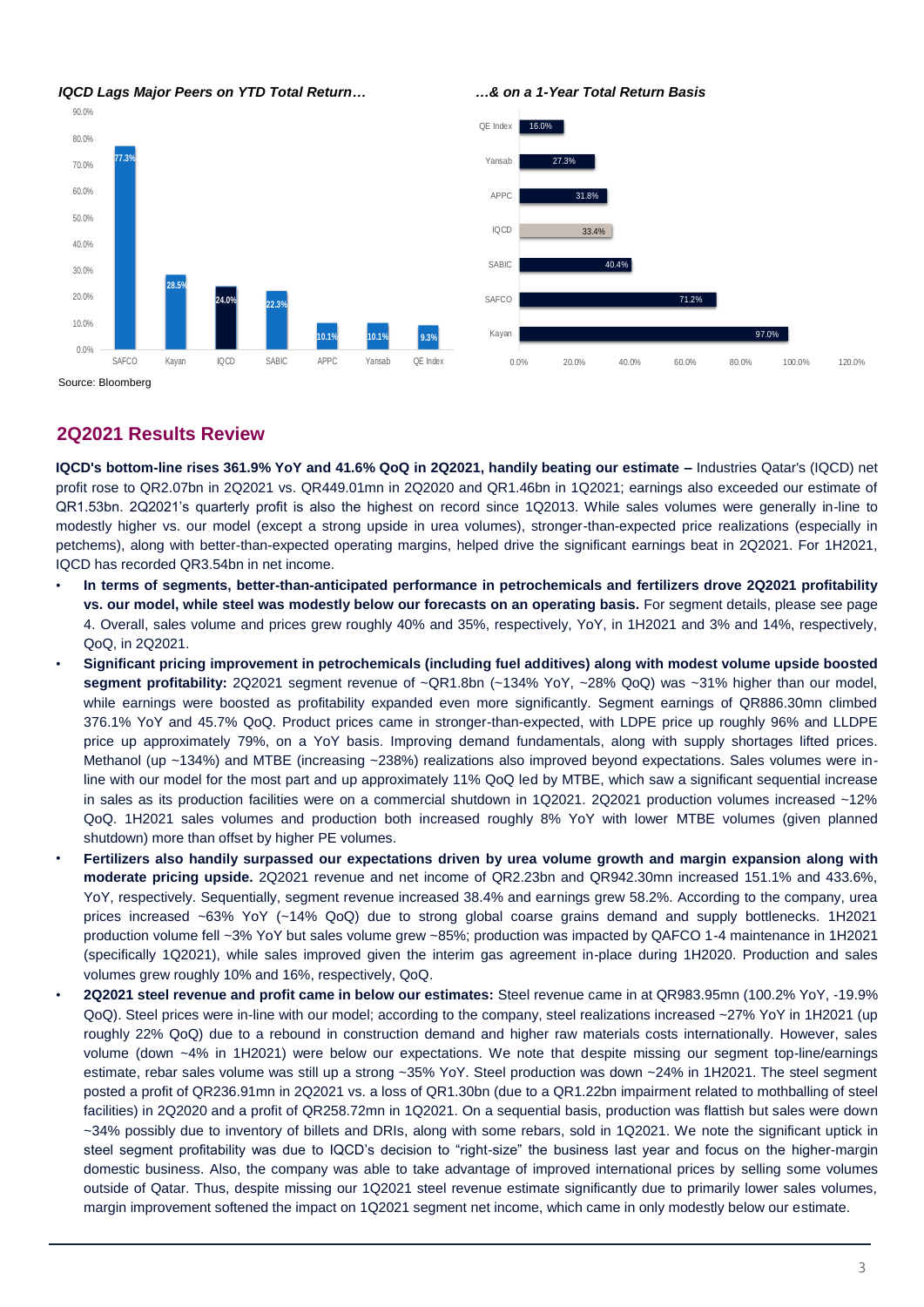# **2Q2021 Actuals Vs. Estimates**

| <b>Income Statement (QR million)</b>            | 2Q2020      | 1Q2021      | 2Q2021      | 2Q2021e     | A Vs. E  | YoY        | QoQ      |
|-------------------------------------------------|-------------|-------------|-------------|-------------|----------|------------|----------|
| Revenue                                         | 2,420.493   | 2,839.825   | 3,214.242   | 3,013.338   | 6.7%     | 32.8%      | 13.2%    |
| Cost of Sales (Ex. Depreciation & Amortization) | (1,323.934) | (1,607.613) | (1,662.758) | (1,732.958) | $-4.1%$  | 25.6%      | 3.4%     |
| <b>Gross Profit</b>                             | 1,096.559   | 1,232.212   | 1,551.484   | 1,280.380   | 21.2%    | 41.5%      | 25.9%    |
| General and Administrative Expenses             | (212.467)   | (146.545)   | (128.051)   | (146.838)   | $-12.8%$ | $-39.7%$   | $-12.6%$ |
| Selling & Distribution Expenses                 | (8.774)     | (17.395)    | (15.638)    | (9.499)     | 64.6%    | 78.2%      | $-10.1%$ |
| <b>EBITDA</b>                                   | 875.318     | 1,068.272   | 1,407.795   | 1,124.043   | 25.2%    | 60.8%      | 31.8%    |
| Depreciation & Amortization                     | (670.529)   | (337.634)   | (305.583)   | (336.283)   | $-9.1%$  | $-54.4%$   | $-9.5%$  |
| <b>EBIT</b>                                     | 204.789     | 730.638     | 1,102.212   | 787.759     | 39.9%    | 438.2%     | 50.9%    |
| <b>Finance Costs</b>                            | (10.822)    | (5.915)     | (8.041)     | (5.500)     | 46.2%    | $-25.7%$   | 35.9%    |
| Share of Results from Associates                | (8.464)     | 22.165      | 31.056      | 30.000      | 3.5%     | N/M        | 40.1%    |
| Share of Results of JVs                         | 38.306      | 608.342     | 886.297     | 629.198     | 40.9%    | 2213.7%    | 45.7%    |
| Other Income                                    | 98.752      | 109.977     | 63.562      | 92.614      | $-31.4%$ | $-35.6%$   | $-42.2%$ |
| Income from Investments & Other Income/Expenses | 184.041     |             |             |             |          | $-100.0\%$ |          |
| <b>Profit Before Tax</b>                        | 506.602     | 1,465.207   | 2,075.086   | 1,534.072   | 35.3%    | 309.6%     | 41.6%    |
| Tax                                             | (163.102)   |             | (0.691)     |             |          | $-99.6%$   |          |
| <b>Profit After Tax</b>                         | 343.500     | 1,465.207   | 2,074.395   | 1,534.072   | 35.2%    | 503.9%     | 41.6%    |
| Minority Interest                               | 105.513     | (0.734)     | (0.479)     | (0.768)     | $-37.7%$ | N/M        | $-34.7%$ |
| <b>Profit for Equity Holders</b>                | 449.013     | 1,464.473   | 2,073.916   | 1,533.303   | 35.3%    | 361.9%     | 41.6%    |
| <b>EPS (in QR)</b>                              | 0.07        | 0.24        | 0.34        | 0.25        | 35.3%    | 361.9%     | 41.6%    |

Source: Company data, QNB FS estimates

#### $\overline{G}$ G&A % Sales 8.8% 5.2% 4.0% 4.9% **2Q2021 Segment Details**

| In QR Millions                         |               |           |           |                 |        |
|----------------------------------------|---------------|-----------|-----------|-----------------|--------|
| <b>Steel</b>                           | <b>1Q2020</b> | 1Q2021    | 2Q2021    | 2Q2021e A Vs. E |        |
| Revenue                                | 1,302.053     | 1,227.891 | 983.951   | 1,285.602       | $-23%$ |
| <b>Net Profit</b>                      | (88.274)      | 258.715   | 236.907   | 250.050         | $-5%$  |
| NM%                                    | $-6.78%$      | 21.07%    | 24.08%    | 19.45%          |        |
| Revenue Q/Q                            | $-6%$         | 85%       | $-20%$    | 5%              |        |
| Net Income Q/Q                         | $-27%$        | 422%      | $-8%$     | $-3%$           |        |
| Revenue Y/Y                            | 3%            | $-6%$     | 100%      | 162%            |        |
| Net Income Y/Y                         | N/M           | N/M       | N/M       | N/M             |        |
| <b>Petrochemicals</b>                  | <b>1Q2020</b> | 1Q2021    | 2Q2021    | 2Q2021e AVs. E  |        |
| Revenue                                | 951.000       | 1,377.175 | 1,768.758 | 1,349.632       | 31%    |
| <b>Net Profit</b>                      | 123.023       | 608.342   | 886.297   | 629.198         | 41%    |
| NM%                                    | 12.94%        | 44.17%    | 50.11%    | 46.62%          |        |
| Revenue Q/Q                            | $-11%$        | 12%       | 28%       | $-2%$           |        |
| Net Income Q/Q                         | $-60%$        | 38%       | 46%       | 3%              |        |
| Revenue Y/Y                            | $-15%$        | 45%       | 134%      | 79%             |        |
| Net Income Y/Y                         | $-60%$        | 394%      | 376%      | 238%            |        |
| <b>Fertilizers</b>                     | 1Q2020        | 1Q2021    | 2Q2021    | 2Q2021e AVs. E  |        |
| Revenue                                | 1,040.604     | 1,611.934 | 2,230.291 | 1,727.736       | 29%    |
| <b>Net Profit</b>                      | 197.121       | 595.668   | 942.304   | 653.084         | 44%    |
| <b>NM%</b>                             | 18.94%        | 36.95%    | 42.25%    | 37.80%          |        |
| Revenue Q/Q                            | $-3%$         | 13%       | 38%       | 7%              |        |
| Net Income Q/Q                         | $-27%$        | 34%       | 58%       | 10%             |        |
| Revenue Y/Y                            | $-5%$         | 55%       | 151%      | 95%             |        |
| Net Income Y/Y                         | $-5%$         | 202%      | 434%      | 270%            |        |
| <b>Total Revenue</b>                   | 3,293.657     | 4,217.000 | 4,983.000 | 4,362.970       |        |
| <b>YoY Growth</b>                      | $-5%$         | 28%       | 133%      | 104%            |        |
| <b>QoQ Growth</b>                      | $-7%$         | 27%       | 18%       | 3%              |        |
| Steel                                  | 40%           | 29%       | 20%       | 29%             |        |
| Petrochemicals                         | 29%           | 33%       | 35%       | 31%             |        |
| Fertilizers                            | 32%           | 38%       | 45%       | 40%             |        |
| <b>Total NI (Ex. Unallocated)</b>      | 231.870       | 1,462.725 | 2,065.508 | 1,532.332       |        |
| Steel                                  | $-38%$        | 18%       | 11%       | 16%             |        |
| Petrochemicals                         | 53%           | 42%       | 43%       | 41%             |        |
| Fertilizers                            | 85%           | 41%       | 46%       | 43%             |        |
| Source: Company data, QNB FS estimates |               |           |           |                 |        |

4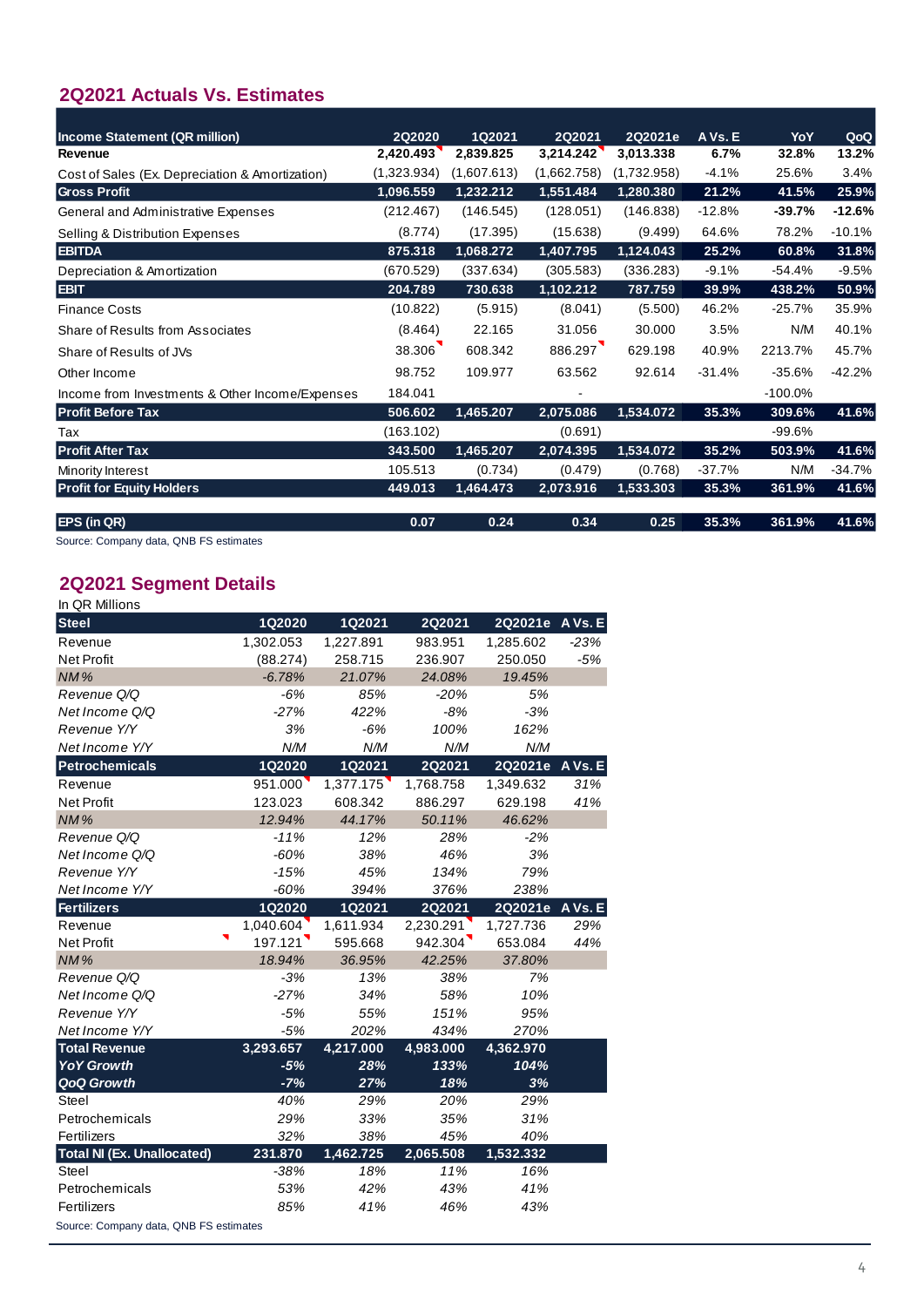# **Detailed Financial Statements**

| Income Statement (In QR mn)               | <b>FY2019</b> | <b>FY2020</b> | <b>FY2021e</b> | <b>FY2022e</b> |
|-------------------------------------------|---------------|---------------|----------------|----------------|
| Revenue                                   | 5,096         | 7,400         | 13,465         | 11,478         |
| Cost of Sales, Excluding D&A              | (4,814)       | (4,856)       | (7, 142)       | (6, 436)       |
| <b>Gross Profit</b>                       | 282           | 2,543         | 6,323          | 5,042          |
| <b>G&amp;A Expenses</b>                   | (140)         | (481)         | (560)          | (576)          |
| <b>Selling Expenses</b>                   | (83)          | (35)          | (70)           | (71)           |
| <b>EBITDA</b>                             | 59            | 2,028         | 5,693          | 4,394          |
| Depreciation & Amortization               | (277)         | (1, 445)      | (1,299)        | (1, 334)       |
| <b>EBIT</b>                               | (218)         | 582           | 4,394          | 3,060          |
| <b>Finance Costs</b>                      | (11)          | (37)          | (28)           | (26)           |
| <b>Share of Results of Joint Ventures</b> | 2,181         | 1,065         | 2,645          | 2,283          |
| Other Income/Expenses/Taxes/Minorities    | 623           | 365           | 468            | 468            |
| <b>Profit for Shareholders</b>            | 2,575         | 1,975         | 7,479          | 5,785          |
| EPS (QR)                                  | 0.43          | 0.33          | 1.24           | 0.96           |
| <b>Group Revenue</b>                      | 13,747        | 11,361        | 19,435         | 16,914         |
|                                           |               |               |                |                |

Source: Company data, QNB FS estimates

| <b>Balance Sheet (In QR mn)</b>                    | FY2019 | <b>FY2020</b>  | <b>FY2021e</b> | <b>FY2022e</b> |
|----------------------------------------------------|--------|----------------|----------------|----------------|
| <b>Non-Current Assets</b>                          |        |                |                |                |
| PP&E and Projects Under Development                | 3,336  | 13,882         | 12,883         | 13,348         |
| <b>Investment Properties</b>                       |        |                |                |                |
| <b>Investment in Associates</b>                    | 1,476  | 1,475          | 1,585          | 1.694          |
| <b>Investment in Joint Ventures</b>                | 16,732 | 6,916          | 8,116          | 8,216          |
| Available-for-Sale Investments                     | ÷,     | $\blacksquare$ | ÷,             | $\blacksquare$ |
| <b>Right-of Use Assets</b>                         | 135    | 227            | 208            | 208            |
| <b>Total Non-Current Assets</b>                    | 21,679 | 22,499         | 22,791         | 23,467         |
| <b>Current Assets</b>                              |        |                |                |                |
| Inventories                                        | 1,851  | 1,945          | 1,663          | 1,499          |
| <b>Accounts Receivables &amp; Prepayments</b>      | 897    | 1,587          | 2,582          | 2,201          |
| <b>Due from Related Parties</b>                    | 400    | 869            | 673            | 574            |
| Financial Assets at FV through P&L                 | 325    | 348            | 348            | 348            |
| <b>Cash and Bank Balances</b>                      | 10,718 | 8,801          | 13,247         | 13,577         |
| <b>Total Current Assets</b>                        | 14,191 | 13,550         | 18,514         | 18,200         |
| <b>Total Assets</b>                                | 35,870 | 36,049         | 41,305         | 41,666         |
| <b>Equity</b>                                      | 28,020 | 27,551         | 32,846         | 33,344         |
| <b>Total Equity</b>                                | 34,230 | 33,777         | 39,074         | 39,575         |
| <b>Non-Current Liabilities</b>                     |        |                |                |                |
| Loans and Borrowings                               | ٠      | ٠              | L.             | $\blacksquare$ |
| End of Service Benefits & Lease Liabilities        | 368    | 745            | 729            | 729            |
| <b>Total Non-Current Liabilities</b>               | 368    | 745            | 729            | 729            |
| <b>Current Liabilities</b>                         |        |                |                |                |
| <b>Accounts Payables &amp; Accruals</b>            | 1,239  | 1,403          | 1,409          | 1,270          |
| Due to Related Parties, Lease Liabilities & Others | 33     | 88             | 93             | 93             |
| Loans and Borrowings                               |        | 37             |                |                |
| <b>Total Current Liabilities</b>                   | 1,272  | 1,527          | 1,502          | 1,362          |
| <b>Equity and Liabilities</b>                      | 35,870 | 36,049         | 41,305         | 41,666         |

Source: Company data, QNB FS estimates